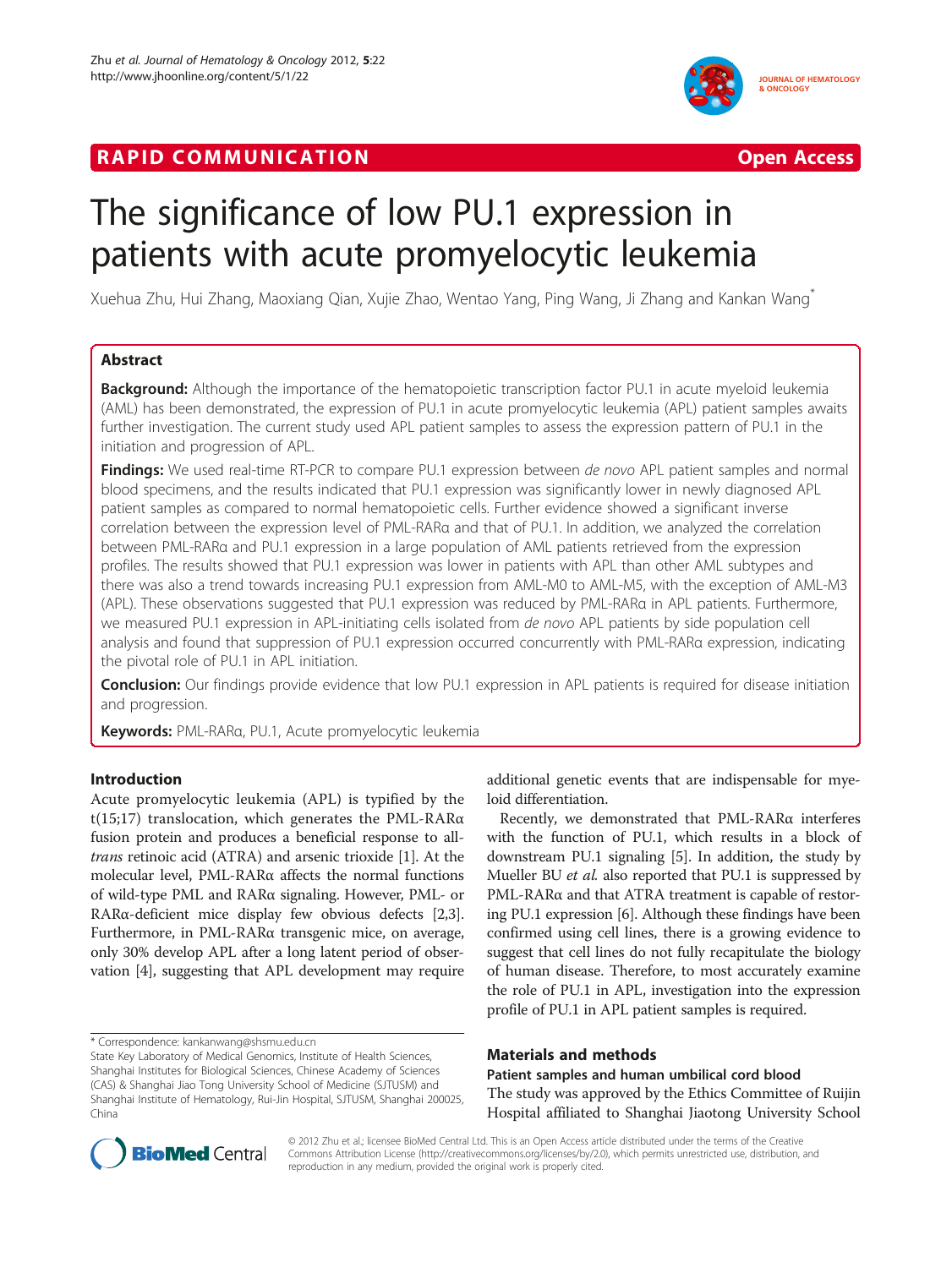<span id="page-1-0"></span>of Medicine and was adherent to the regulations of the declaration of Helsinski. Bone marrow specimens were obtained after receiving informed consent from patients at the time of their diagnosis with de novo APL (Table 1). Peripheral blood specimens were obtained from healthy volunteers with informed consent. Umbilical cord blood (UCB) specimens were obtained with informed consent from volunteer donors attending the obstetrics department at Ruijin Hospital.

#### Cell preparation

Mononuclear cells and granulocytes were isolated using Ficoll-Paque (Lymphoprep<sup>TM</sup>, Fresenius Kabi Norge AS, Norway) density gradient separation. CD34<sup>+</sup> cells were isolated from UCB specimens using a high magnetic gradient MiniMACS purification system (Miltenyi, Sunnyvale, CA).

#### Side population analysis of fresh APL and UCB specimens

Side population (SP) cell analysis was performed according to the protocol from Goodell's laboratory [[7\]](#page-5-0) with minor modifications.

#### Real-time RT-PCR

Total RNA was extracted from cells using an RNeasy Kit from Qiagen (Chatsworth, CA). Reverse transcription was performed using the Superscript II reagent set (Invitrogen, Carlsbad, CA) with random hexamer primers. Quantitative real-time PCR was performed using an ABI Prism 7900HT detection system (Applied Biosystems, Foster City, CA). The relative expression level for each target in comparison to the internal control GAPDH was calculated using the following equation:  $\Delta$ Ct = Ct (target) - Ct (GAPDH), where the relative mRNA expression =  $2^{-\Delta Ct}$  × 100. Each assay was performed in triplicate.

The expression of PML-RARα, PU.1 and GAPDH mRNA in cells was analyzed by real-time PCR with the following primers corresponding to distinct sequences: sense (5'-AAGTGAGGTCTTCCTGCCCAA-3') and antisense

Table 1 Characteristics of the patient population

(5'-GGCTGGGCACTATCTCTTCAGA-3') for PML-RARα; sense (5'-AGAAGAAGATCCGCCTGTACCA-3') and antisense (5'-GTGCTTGGACGAGAACTGGAA-3') for PU.1; sense (5'-GAAGGTGAAGGTCGGAGTC-3') and antisense (5'- GAAGATGGTGATGGGATTTC-3') for GAPDH.

#### Gene expression analysis

The raw gene expression data and clinical data from four cohorts of AML patients were provided by other research groups [[8](#page-5-0)-[11\]](#page-5-0). To perform interarray comparisons, the CEL files were analyzed using Affymetrix MAS 5.0 software. The PU.1 expression level relative to that of GAPDH was calculated as  $log_2$  (10000  $\times$  expression level of PU.1 /  $\frac{C_1}{C_2}$  expression level of GAPDH). Two-tailed t tests were used to

validate the significance of the observed differences.

## Results

#### PU.1 expression is significantly lower in APL patient samples in comparison to normal hematopoietic cells

We first examined PU.1 mRNA expression in mononuclear cells from 10 newly diagnosed APL patients with high percentages of blasts ( $> 80\%$ , mean 91%) (Table 1). The peripheral blood cells isolated from 7 healthy volunteers and the normal hematopoietic stem cell-enriched CD34+ cells isolated from 8 fresh human UCB specimens served as controls. As shown in Figure [1,](#page-2-0) PU.1 expression was significantly lower in the primary APL samples in comparison to normal hematopoietic cells, including white blood cells (WBCs), mononuclear cells (MNCs), granulocytes and immature progenitor cells ( $p = 7.6 \times 10^{-7}$ ,  $4.6 \times 10^{-4}$ ,  $1.5 \times 10^{-7}$  and 0.015, respectively).

# PU.1 is expressed at lower levels in patients with APL as compared to other AML subtypes

To draw more solid conclusions, we retrieved four datasets containing the expression profiles of 595 AML patients, 79 APL patients and 516 patients with other AML subtypes [[8](#page-5-0)-[11\]](#page-5-0) and compared PU.1 expression between APL patients and non-APL AML patients. A

| Patient no       | Age | Sex | Blasts (%) | WBC $(x10^9/L)$ | HGB (q/L) | Platelets $(x10^9/L)$ | Karyotype                                       |
|------------------|-----|-----|------------|-----------------|-----------|-----------------------|-------------------------------------------------|
| API <sub>1</sub> | 53  | M   | 92.5       | 4.9             | 105       | 64                    | 46, XY, t(15; 17) (q22; q12) [7] / 46, XY [2]   |
| APL <sub>2</sub> | 47  | M   | 82         | 3.3             | 100       |                       | 46, XY, t(15; 17) (q22; q12)                    |
| APL3             | 31  | M   | 91         | 15.1            | 100       | 17                    | <b>ND</b>                                       |
| APL4             | 65  | M   | 95.5       | <b>ND</b>       | <b>ND</b> | <b>ND</b>             | 46, XY, t(15; 17) (q22; q12) [8] / 46, XY [3]   |
| APL5             | 34  | M   | 97.5       | 2.04            | 57        | 45                    | 46, XY, t(15; 17) (q22; q12)                    |
| APL6             | 51  | F.  | 91         | 3.9             | 78        | 71                    | 46, XX, t(15; 17) (q22; q12) [9]                |
| APL7             | 58  | F.  | 85.5       | 5.6             | 101       | 62                    | 46, XX, t(15; 17) (q22; q12) [10] / 46, XX [11] |
| APL8             | 34  | F.  | 98         | 7.5             | 117       | 34                    | 46, XX, t(15; 17) (q22; q12) [10] / 46, XX [11] |
| APL9             | 40  | M   | 85.5       | 5.7             | 69        | 30                    | 46, XY, t(15; 17) (q22; q12) [12] / 46, XY [3]  |
| APL10            | 24  | M   | 91         | 2.5             | 122       | 60                    | 46, XY, t(15; 17) (q22; q12)                    |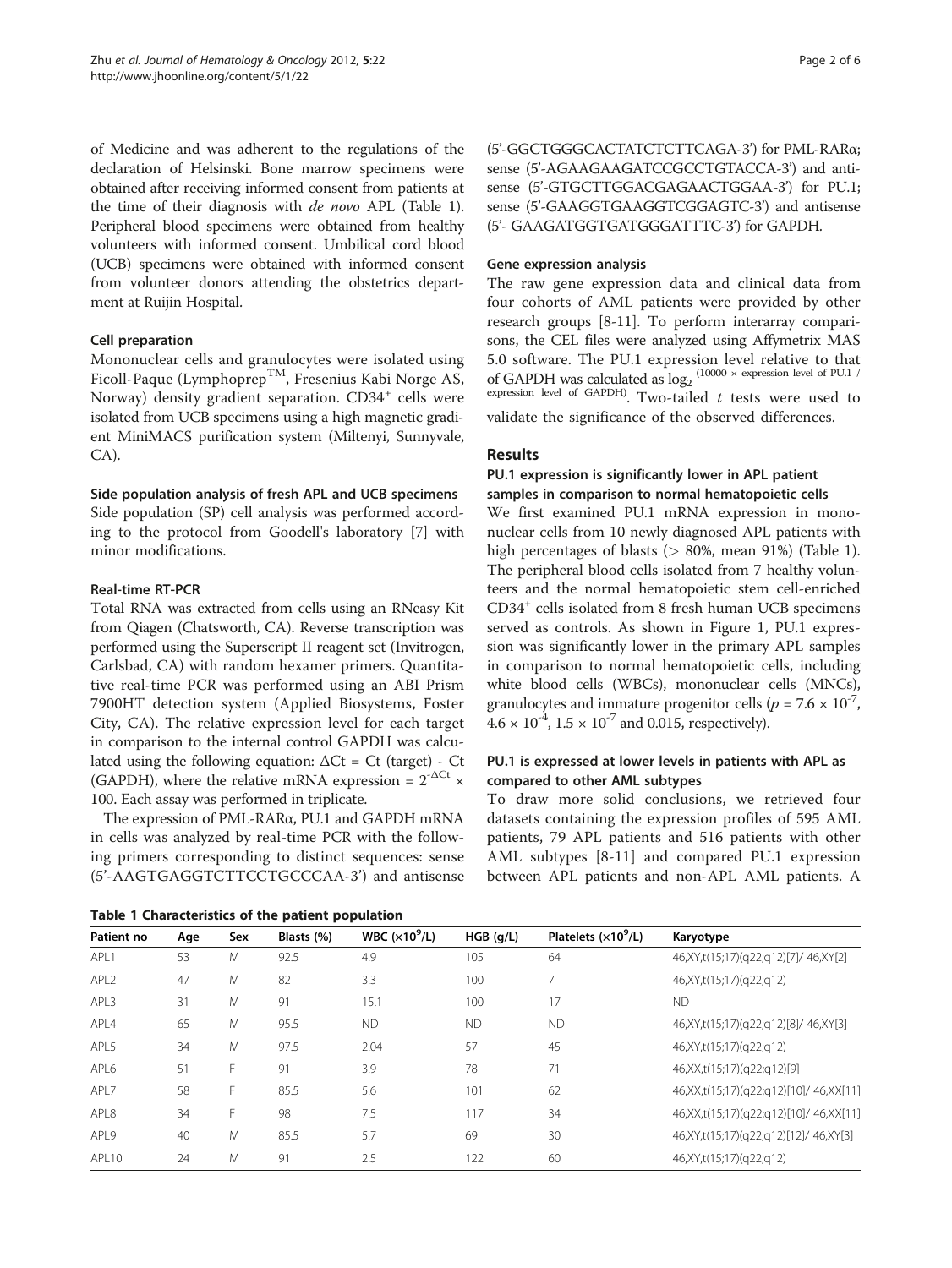<span id="page-2-0"></span>

genome-wide gene expression analysis of blasts from AML patients revealed that PU.1 was clearly expressed at a lower level in APL patients as compared to non-APL patients (Figure 2A), indicating that PU.1 expression might be specifically reduced by PML-RARα in APL. To further examine the relationship between PML-RARα and PU.1, we compared the levels of PML-RARα and PU.1 mRNA in the group of de novo APL patients shown in Table [1](#page-1-0). As expected, although there was considerable variation from patient to patient, a significant inverse correlation (r = −0.325) was observed between the expression level of PML-RARα and PU.1 (Figure 2B), which is consistent with the findings by Mueller BU et al. [\[6](#page-5-0)]. These results indicate that PML-RARα suppresses PU.1 expression in APL patients.

#### PU.1 expression is particularly repressed in APL

Furthermore, we evaluated PU.1 expression for each subtype of AML according to the French-American-British (FAB) classification. As shown in Figure [3](#page-3-0), low PU.1 expression was observed in the M3 subtype (APL). Interestingly, in addition to the M3 subtype, low PU.1 expression was also observed in the M0, M6 and M7 subtypes. As a low level of PU.1 is a prerequisite for the differentiation of common myeloid progenitors (CMPs) to megakaryocyte/erythroid progenitors (MEPs) [[12](#page-5-0)], it is



reasonable that PU.1 levels would be lower in the M6 (acute erythroleukemia) and M7 (acute megakaryocytic leukemia) subtypes. The observation that PU.1 expression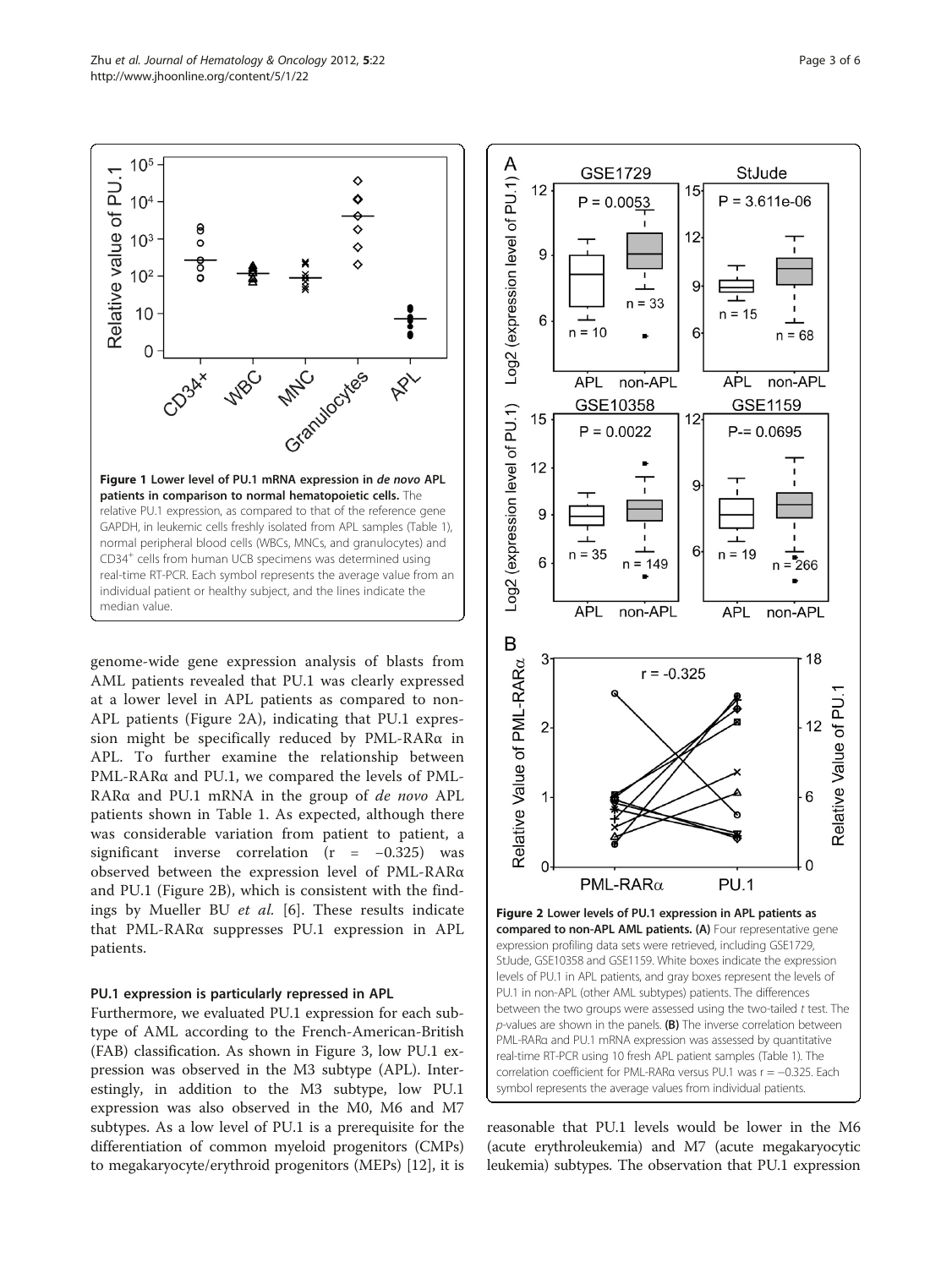<span id="page-3-0"></span>

appeared low in the M0 subtype (the most immature FAB subtype) may be explained by the fact that PU.1 expression is low in bone marrow cells lacking definitive signs of myeloid differentiation [[12](#page-5-0)]. In addition, Figure 3 shows a trend towards increasing PU.1 expression from M0 to M5 with the exception of M3, which supports the notion that PU.1 expression is specifically repressed by PML-RARα.

#### PU.1 is suppressed in APL initiation

Growing evidence suggests that leukemia-initiating cells are responsible for initiating and sustaining the growth of the disease. Therefore, we evaluated the expression of PU.1 in APL-initiating cells. Unlike other subtypes of AML, most APL cells lack the CD34<sup>+</sup> surface marker [[13\]](#page-5-0). Zheng X *et al.* recently isolated SP cells from APL cells [\[14](#page-5-0)], and these cells have been reported to be highly enriched for cancer-initiating cells [[15](#page-5-0)]. Therefore, we isolated SP cells from 4 de novo APL patient samples (Figure [4A\)](#page-4-0), and SP cells from 4 human UCB specimens were included as controls. As shown in Figure [4B](#page-4-0), the expression level of PU.1 was markedly lower in SP cells from primary APL samples in comparison to those from UCB specimens, indicating that the expression of PU.1 during APL initiation is reduced by PML-RARα.

#### **Discussion**

PU.1 not only plays an importance role in normal hematopoiesis but is also strongly implicated in leukemo genesis. By comparing PU.1 expression between APL patients and normal blood samples, we found that PU.1 expression was significantly lower in APL patients. By analyzing the expression pattern of PU.1 across a large scale of AML patients, we found that PU.1 expression was significantly lower in patients with APL compared to other AML subtypes. These observations may have been the result of the distinctive expression of PML-RARα, which suggests a connection between PML-RARα expression and the decreased expression of PU.1 in APL. Taken together, these data indicate that low PU.1 expression may be a contributing event in APL.

The level of PU.1 expression is critical for hematopoietic lineage commitment and maturation [\[12\]](#page-5-0). PU.1 expression is low in hematopoietic stem cells (HSCs), and is upregulated at the CMP stage. CMPs with relatively high levels of PU.1 are mainly committed to the granulocyte and macrophage lineages, whereas those with relatively low levels of PU.1 are committed to the erythrocyte and megakaryocyte lineages [\[16\]](#page-5-0). AML is characterized by the blockage of myeloid differentiation at different stages, and FAB classification (M0 to M7) is generally performed according to the type of cells from which leukemia developed as well as their degree of maturity. The observed trend towards increasing PU.1 expression from M0 to M5 (except for M3) may reflect differentiation-related differences in PU.1 expression. Lower PU.1 expression was detected in undifferentiated (M0) AML confirms the finding that low PU.1 expression is present in blasts with minimal differentiation [[12](#page-5-0)]. The intermediate PU.1 expression observed in myeloid (M1/2) AML and the high PU.1 expression observed in myelomonocytic (M4/5) AML are likely associated with the stage at which myeloid differentiation is blocked. Moreover, in regards to the increasing expression from M0 to M5, PU.1 expression in APL (M3) was exceptional and was detected at a significantly lower level, which was likely attributable to distinctive PML-RARα expression at this stage. In vivo animal studies have also shown that functional disruption of PU.1 or a graded reduction in its expression blocks myelomonocytic differentiation or maturation, resulting in the accumulation of myeloid blasts and, thus, the genesis of myelogenous leukemia [\[17,18](#page-5-0)]. The differentiation of preleukemic cells in these mice was mostly blocked at the immature granulocytic stage, which suggests that other abnormalities may also influence PU.1 expression. Indeed, AML1-ETO has been reported to suppress PU.1 expression [[19](#page-5-0)]. Although PU.1 expression was greater in the M2 stage than the M3 stage, this may have been due to the fact that 70–80% of M2 do not have AML1-ETO expression [\[20\]](#page-5-0). A more detailed classification for distinguishing between cell types would help to confirm the role of PU.1 in the development of AML. In addition, low PU.1 expression in erythrocytic (M6) and megakaryocytic (M7) AML supported the observation that PU.1 expression was reduced in the erythrocyte and megakaryocyte lineages [[12](#page-5-0)]. Taken together, our data demonstrate that PML-RARα expression together with reduced PU.1 expression is a characteristic of APL.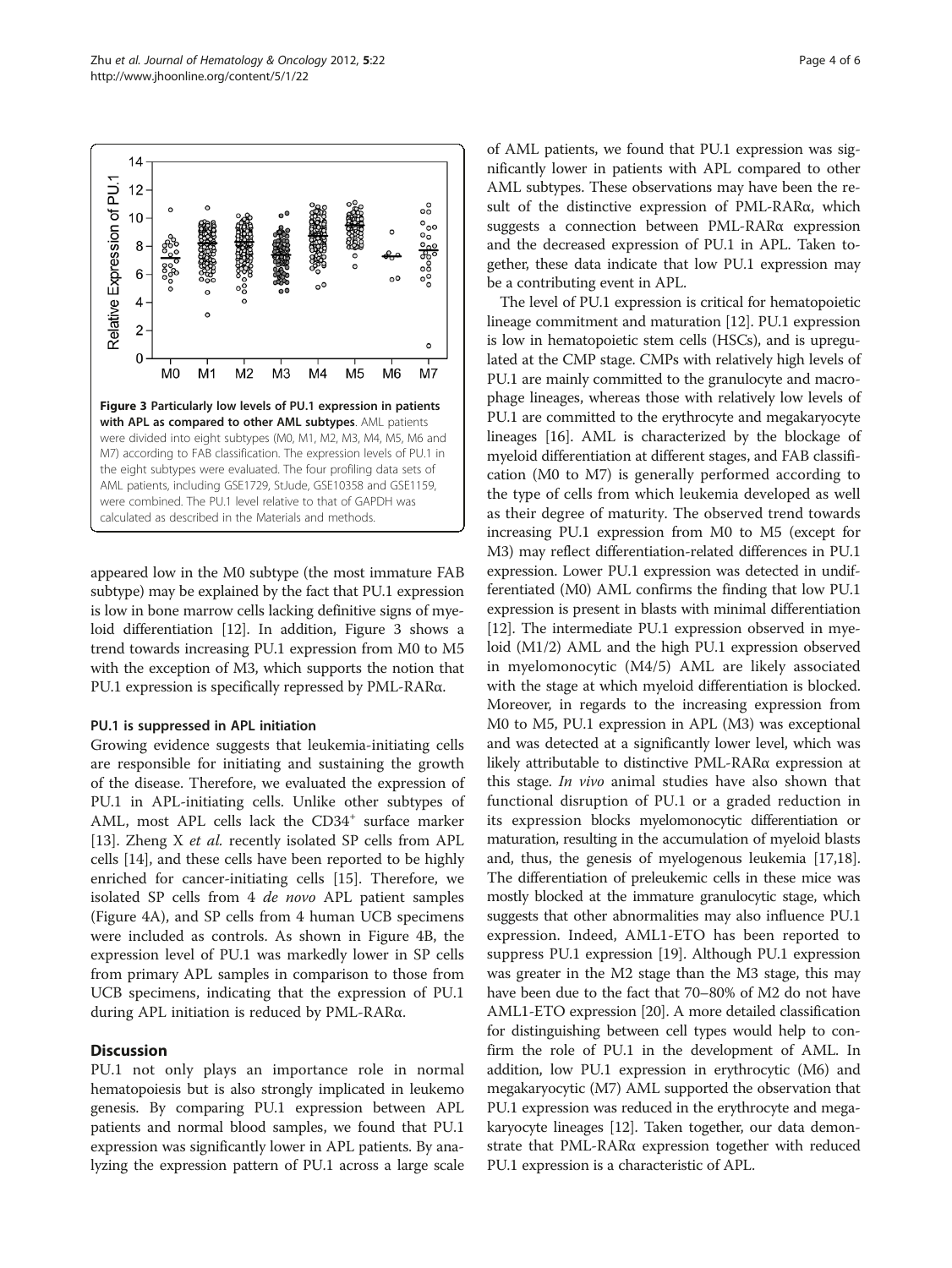Numerous studies have demonstrated that the initiation of APL requires the expression of PML-RARα [[21](#page-5-0)]. However, PML-RARα alone is not sufficient to induce APL [[22](#page-5-0)-[24](#page-5-0)]. Walter et al. demonstrated that transgenic mice expressing PML-RARα frequently develop APL in association with the deletion of PU.1 [\[25](#page-5-0)]. Moreover, the penetrance rate for APL development was significantly increased when PML-RARα mice were crossed with PU.1+/− mice [\[25](#page-5-0)]. Consistent with the above observations, our study found that PU.1 expression was lower during APL initiation using SP cells isolated from APL patient samples.

the average value from an individual patient or UCB specimen.

In conclusion, our data reveal the expression pattern of PU.1 in APL patient samples and provide additional clues about the mechanisms in the initiation and progression of APL. Therefore, we conclude that the formation of PML-RARα and the subsequent suppression of PU.1 expression are critical for the initiation and progression of APL.

#### Abbreviations

APL: Acute promyelocytic leukemia; AML: Acute myeloid leukemia; ATRA: Alltrans retinoic acid; UCB: Umbilical cord blood; SP: Side population; WBC: White blood cell; MNC: Mononuclear cells; CMP: Common myeloid progenitor; FAB: French-American-British; MEP: Megakaryocyte/erythroid progenitor; HSC: Hematopoietic stem cell.

#### Competing interests

The authors declare that they have no competing interest.

#### Acknowledgments

This work was supported in part by Ministry of Science and Technology of China Grants (2009CB825607, 2012AA02A211 and 2011CB910202) and National Natural Science Foundation Grants (31171257, 90919059 and 30971623).

#### Authors' contributions

XHZ designed the study, performed experiments and wrote the manuscript; HZ and XJZ recruited samples and performed experiments; WTY and MXQ participated in the statistical analyses; PW performed experiments; JZ and KKW designed the study, interpreted the results and wrote the manuscript. All authors read and approved the final manuscript.

#### Received: 2 April 2012 Accepted: 8 May 2012 Published: 8 May 2012

#### References

- 1. Wang ZY, Chen Z: Acute promyelocytic leukemia: from highly fatal to highly curable. Blood 2008, 111:2505-2515.
- 2. Wang ZG, Delva L, Gaboli M, Rivi R, Giorgio M, Cordon-Cardo C, Grosveld F, Pandolfi PP: Role of PML in cell growth and the retinoic acid pathway. Science 1998, 279:1547–1551.
- 3. Kastner P, Chan S: Function of RARalpha during the maturation of neutrophils. Oncogene 2001, 20:7178–7185.
- 4. Grisolano JL, Wesselschmidt RL, Pelicci PG, Ley TJ: Altered myeloid development and acute leukemia in transgenic mice expressing PML-RAR alpha under control of cathepsin G regulatory sequences. Blood 1997, 89:376–387.

<span id="page-4-0"></span>

B

A